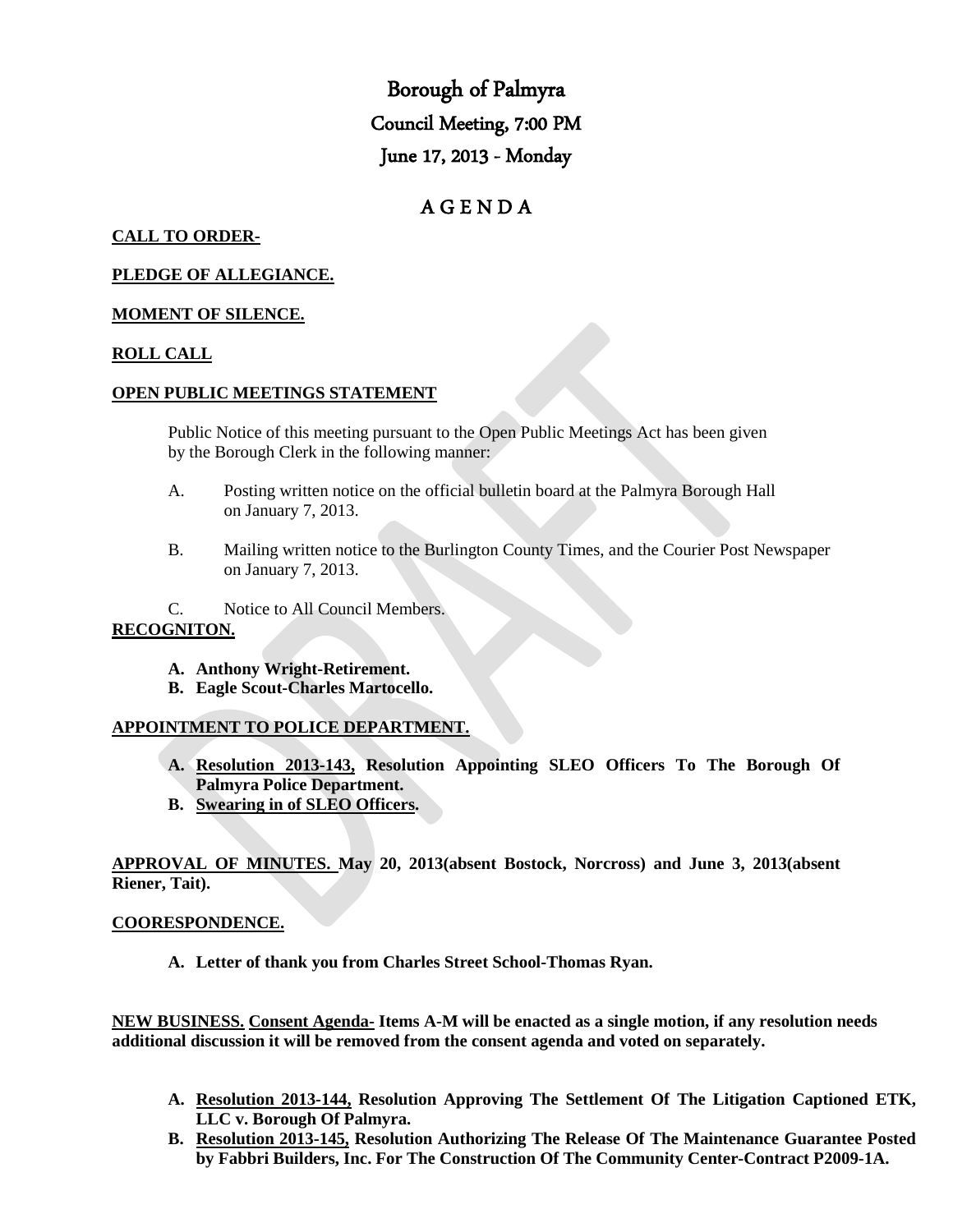- **C. Resolution 2013-146, Resolution Authorizing The Release Of The Maintenance Guarantee Posted By Charles Marandino, LLC For The Parry Avenue Phase I Contract #P-2010-1.**
- **D. Resolution 2013-147 , Resolution Authorizing The Release Of The Maintenance Guarantee Posted By Pointe Properties For 324 Garfield Avenue.**
- **E. Resolution 2013-148, Resolution Authorizing The Cancellation OF Taxes Of A Totally Disabled Veteran For James Rich Located At Block 34, Lot. 2.01 Tax Year 2013 And Thereafter And Refunding Taxes Paid.**
- **F. Resolution 2013-149, Resolution Authorizing The Payment Of Bills In The Amount Of .**
- **G. Resolution 2013-150, Resolution Authorizing Application To The County Of Burlington For Municipal Park Development Program Funds.**
- **H. Resolution 2013-151, Resolution Authorizing The Release Of The Performance Guarantee Posted By F.C. Kerbeck For Improvements#104340010.**
- **I. Resolution 2013-152, Resolution Authorizing The Release Of The Performance Guarantee Posted By F.C. Kerbeck for Parking Lot Improvements#Bond104340013.**
- **J. Resolution 2013-153, Resolution Authorizing Contract With Approved State Contract Vendor Day Chevrolet Inc. For Purpose Of Purchasing Goods Or Services Pursuant To N.J.S.A. 40A: 11- 12a.(Chevy Tahoe).**
- **K. Resolution 2013-154- Resolution Authorizing The Sale Of Property No Longer Needed For Public Use On An Online Auction Website.(impound vehicles).**
- **L. Resolution 2013-155, Resolution Awarding Contract To Eastern Environmental LLC For The 2013 Tree Maintenance Contract.**
- **M. Resolution 2013-156, Resolution Setting Fees For Additional Trash Cart Receptables For Residential Customers At \$95.00 And Commercial Customers At \$145.00.**
- **N. Approval of Treasurer's Report-May, 2013.**

### **ORDINANCES ON FIRST READING.(public hearing on July 15).**

- **A. Ordinance 2013-21, An Ordinance Of The Borough Of Palmyra, In The County Of Burlington, New Jersey; Providing For Various Capital Improvements And Related Expenses In And for The Borough, Appropriating \$1,713,800 Therefor, Authorizing The Issuance Of \$1,628,110 In General Improvement Bonds Or Notes Of The Borough To Finance The Same.**
- **B. Ordinance 2013-22, An Ordinance Of The Borough Of Palmyra, In The County Of Burlington, New Jersey; Providing For Improvements To And The Acquisition Of Equipment For Use By The Borough's Sewer Utility, Appropriating \$350,000 Therefor, Authorizing The Issuance Of \$350,000 In Sewer Utility Bonds Or Notes Of The Borough To Finance The Same.**

### **ORDINANCES ON SECOND READING. (public hearing).**

- **A. Ordinance 2013-12, An Ordinance Amending Chapter 90 Vehicles And Traffic Parking Prohibited Certain Hours (Broad Street).**
- **B. Ordinance 2013-13, An Ordinance Vacating The Paper Street In the Borough Of Palmyra That Is Located Between Block 156.01, Lots 1 and 1.03 And Block 158, Lot 2 On The Tax Map Of The Borough Of Palmyra.**
- **C. Ordinance 2013-14, An Ordinance Requiring The Inspection, Registration And Licensing Of Residential Rental Properties In The Borough Of Palmyra.**
- **D. Ordinance 2013-16 , An Ordinance Creating A Housing Department And The Positions Of Housing Official And Housing Inspectors.**
- **E. Ordinance 2013-17 , An Ordinance Requiring A Certificate Of Occupancy Upon The Sales Of Any Residential Property.**
- **F. Ordinance 2013-18 , An Ordinance Amending Chapter 43-Police Department, Section 43-10, Requirements.**
- **G. Ordinance 2013-19, An Ordinance Amending Chapter 195-Peace And Good Order, Section 195-8-Violations And Penalties.**
- **H. Ordinance 2013-20, An Ordinance To Regulate Vacant/Abandoned Properties.**